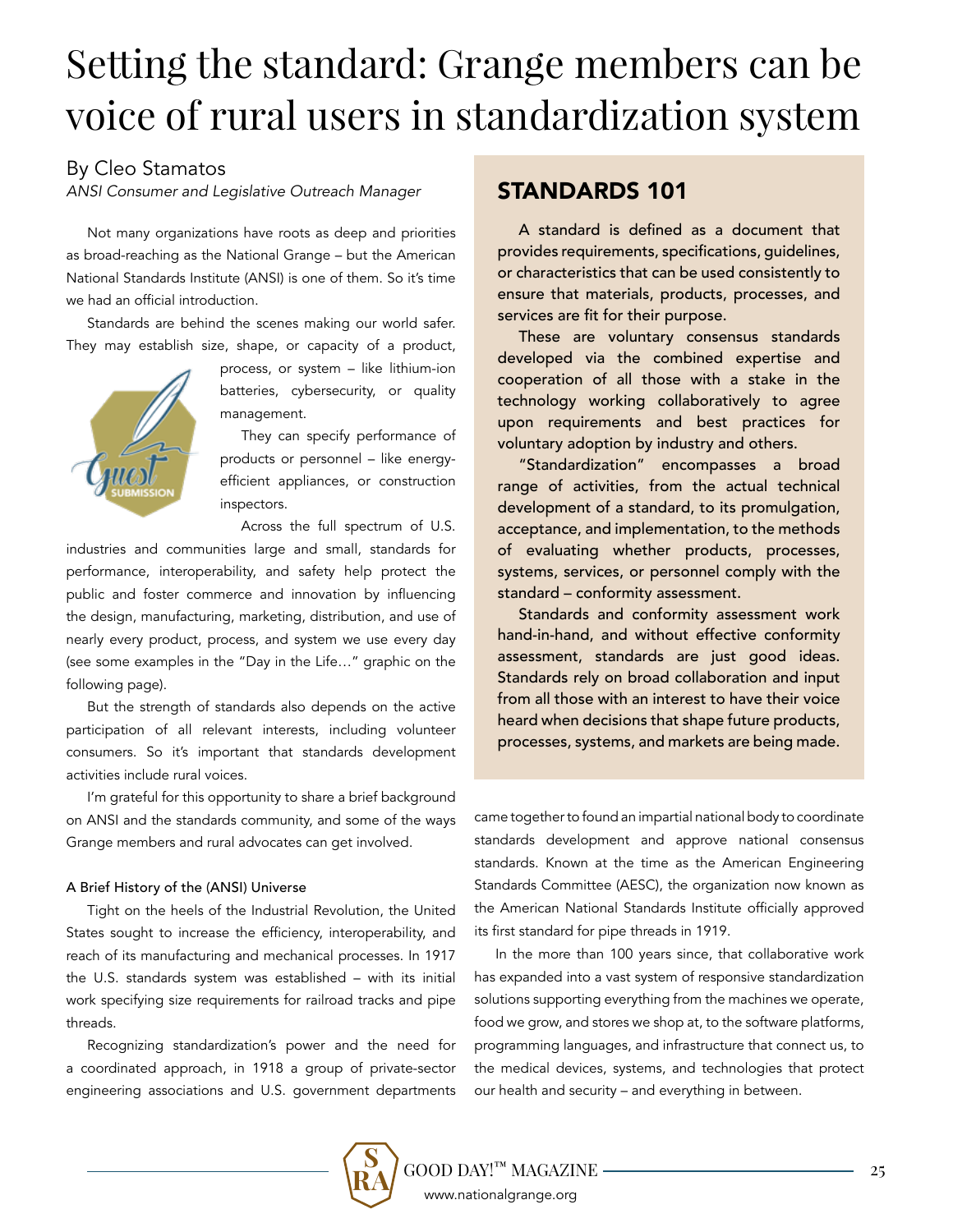ANSI coordinates the system and accredits the procedures of standardsetting organizations, but does not develop standards. However, those developed through this facilitation are relied upon by industry, trade, and professional associations, government, and consumers across the United States and globally.

ANSI brings together individuals representing these different interests, so that as standards are set, their voices are heard and perspectives are considered. ANSI works hard to ensure voices of specific populations are not left out, partnering with organizations that represent a diverse mix of expertise and end-users. Current members of our Consumer Interest Forum include representatives from consumer groups, local county consumer affairs offices, and former state regulators.

#### A Visibility Problem

Even though standards are literally everywhere, helping nearly everything around us work safely and effectively, they are invisible to most people.

Oftentimes industry or product standards only garner attention when something goes wrong – typically in the use or conformance to the standard, and not with the standard itself.

Many people don't realize what standards can do or how they are developed. So ANSI is working hard to get these messages out to key community organizations like the National Grange.

"Standards are actually powerfully positive strategic tools that can drive U.S. competitiveness and innovation, open markets, improve quality of life, and strengthen the workforce," according to Mary Saunders, ANSI's vice president of government affairs.

But to gain the greatest advantages

### CALL TO ACTION

There are countless ways to get involved, and ANSI can help you find the right opportunity to have your voice heard and make an impact.

If you are interested in participating in collaborative standards work, please contact Cleo Stamatos, ANSI consumer and legislative outreach manager, at cstamatos@ansi.org.

of standards, you have to get informed and, ideally, involved.

Collaboration is key.

With the broad-reaching priorities of both the Grange and ANSI and our many common goals, the two organizations are poised to increase quality of life, and to do so even more effectively, when working together and with other stakeholders in standardization.

It is vital that the interests of our nation's rural communities be among the voices heard when standards are developed. By virtue of their communities, rural individuals often have unique insights, and a breadth of experience and expertise that is fundamental across many industries.

Grange members, well known as "doers," are welcome to join us at the table to contribute to or improve standards for everything from household appliances to power tools.

Standards have the power to help ensure that innovative technologies and tools can be translated and implemented efficiently and effectively to benefit rural communities, but the vibrancy and effectiveness of the U.S. standards system depend on the strength of stakeholder engagement – your engagement.

Together – through consensus, cooperation, and collaboration – we can help improve the quality of life, safety, sustainability, and economic strength of rural communities across the nation.

### Get Involved in Standards-Based **Solutions**

There is a whole world of opportunity in standardization that could benefit you, and make great use of your expertise in turn. Here's a quick list of ideas to get your thinking started:

• You can identify the ANSI-accredited standards developer(s) whose work aligns with your interest and volunteer to participate in a specific technical committee or activity (see www.ansi. org/american-national-standards/infofor-standards-developers/accreditedstandards-developers).

• You can join one of ANSI's standardization collaboratives or workshops if your interests align with one of our current focus areas, which include unmanned aircraft systems (drones), additive manufacturing (3-D printing), nanotechnology, homeland defense and security, and artificial intelligence in healthcare (see www.ansi.org/standardscoordination).

• You can explore U.S. stakeholder engagement in specific international standardization activities relevant to you – for example, in International Organization for Standardization (ISO, see www.ansi.org/iso) or International Electrotechnical Commission (IEC, see www.ansi.org/usnc) technical committee work focused on smart farming, autonomous machinery, or off-highway vehicles, for just a few examples.

• You can search www.ANSI.org for the above and many, many more resources and information.